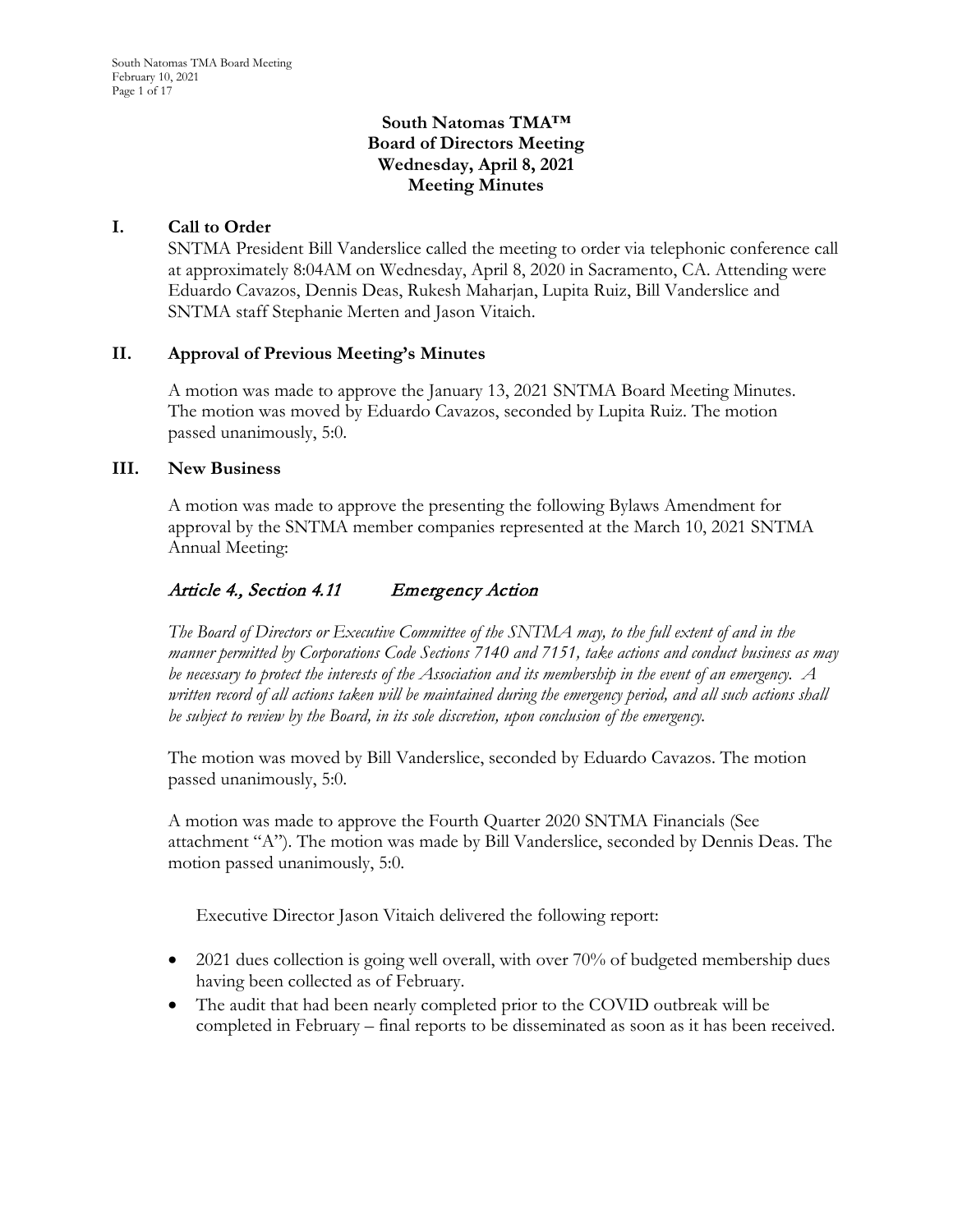Stephanie Merten delivered the following Membership Report:

### • **Commuter Club**

o Continuing to identify troubleshoot areas of concern/enhancements

### • **Campaigns and events promoted through the Commuter Club (February/March)**

- o 1.11.2021 Sent 30<sup>th</sup> SNTMA Annual Meeting Invite Save The Date sent to all Commute Coordinators, Property Managers, Friends of the SNTMA
- o 1.25.2021 Programs and Benefits email sent to all member companies

# • **Programs (January)**

- o 60 Telecommute subsidies awarded for the month of January
- o 11 carpool subsidies awarded for the month of January
- o 4 Low Emissions subsidies awarded for the month of January
- o 1 Transit subsidy awarded for the month of January
- o 0 Amtrak subsidies awarded for the month of January
- o 1 Bike Maintenance subsidy awarded for the month of January
- o 0 Walk subsidies awarded for the month of January
- o 1 residential car charging subsidy for the month of January
- o Monthly Facebook Contest entry six entries/six people sent 1 iTunes and 5 Amazon gift cards
- o Facebook 2020 \$250 Grand Prize and 2 Runners up "Like" winner

# • **Meetings**

- o 1.14.21 First SNTMA Virtual Check In 8 attendees
- o 2.4.21 Marketing meeting for First Quarter 2020 promotional item

# • **SNTMA Activities**

- o Mail/email January subsidies, Facebook monthly prizes, weekly Amazon drawing gift cards, Facebook "like" winner and promote Bucks For Bikes
- o 2.11.21 SNTMA Member Check-In via Zoom
- o 2021 Q1 Virtual Discussion
- o Update Membership List
- o Annual Meeting via Zoom for March 10, 2021 (Guest Speaker Jess Avila, Caltrans)
- o Bucks for Bikes

#### **IV. Adjourn**

The meeting adjourned at approximately 8:33AM. The next SNTMA Board meeting is scheduled for Wednesday, March 10, 2021 at 12:00 PM via teleconference in Sacramento, CA.

Respectfully submitted,

Lupita Ruiz SNTMA Secretary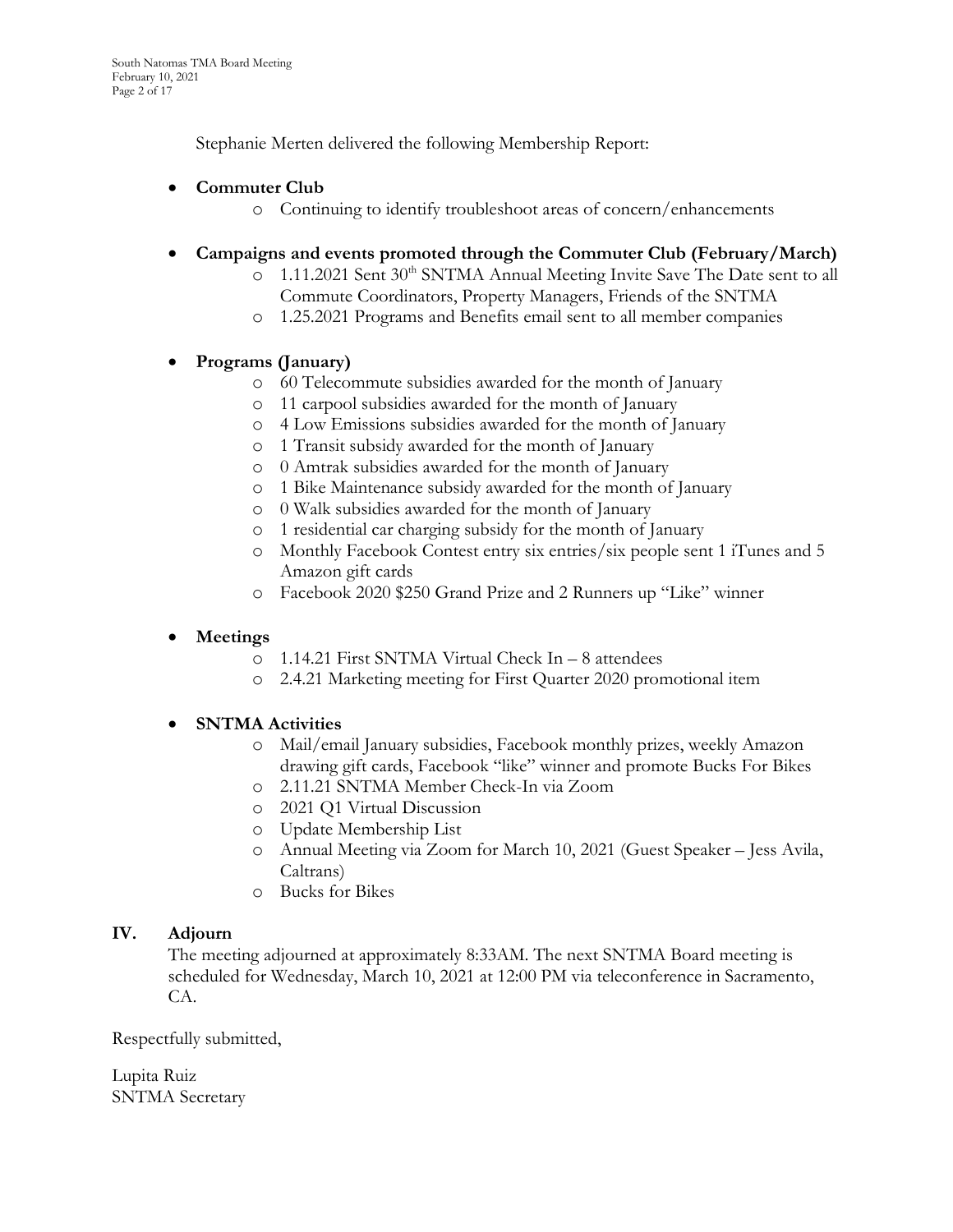South Natomas TMA Board Meeting February 10, 2021 Attachment "A" Page 3 of 17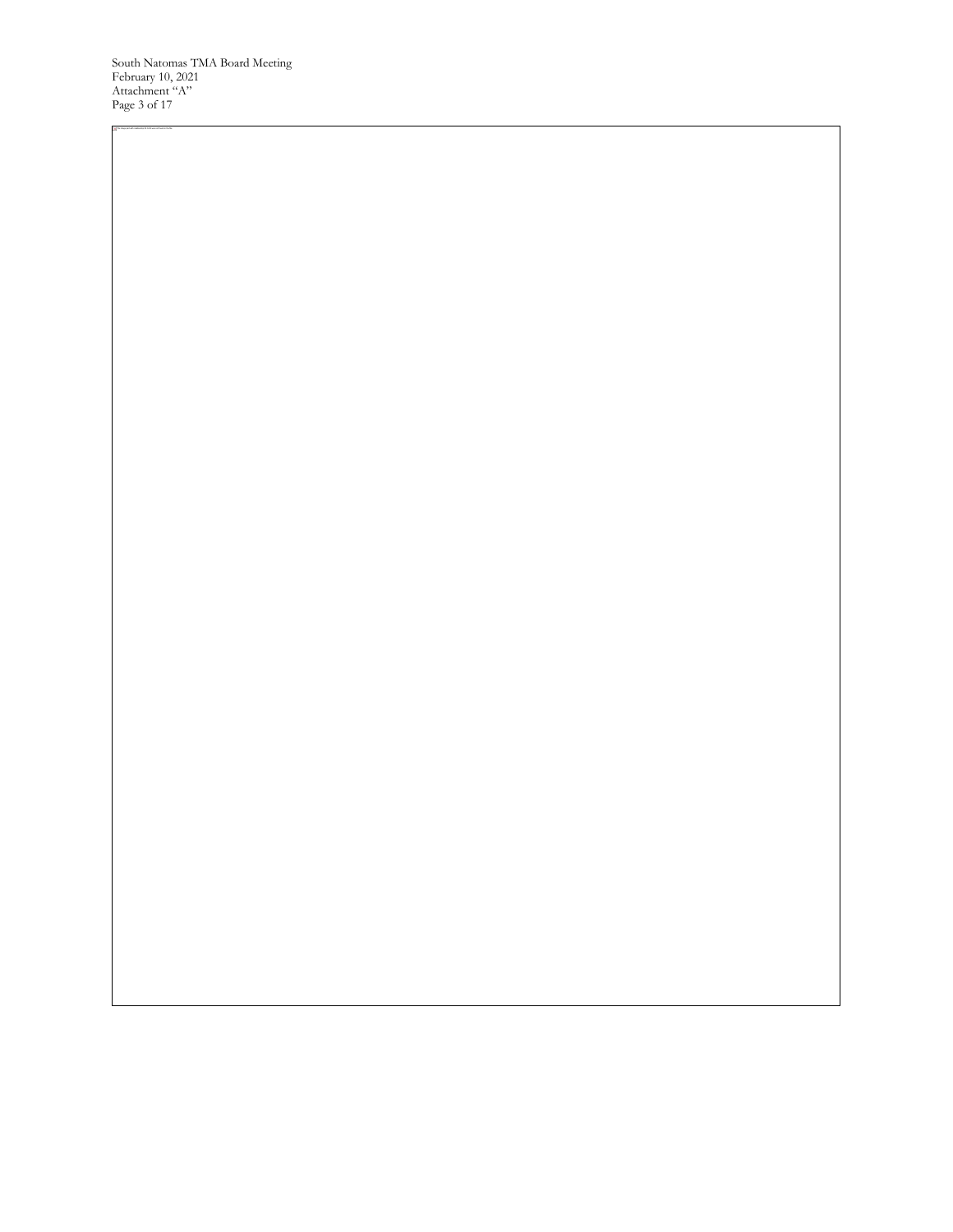South Natomas TMA Board Meeting February 10, 2021 Attachment "A" Page 4 of 17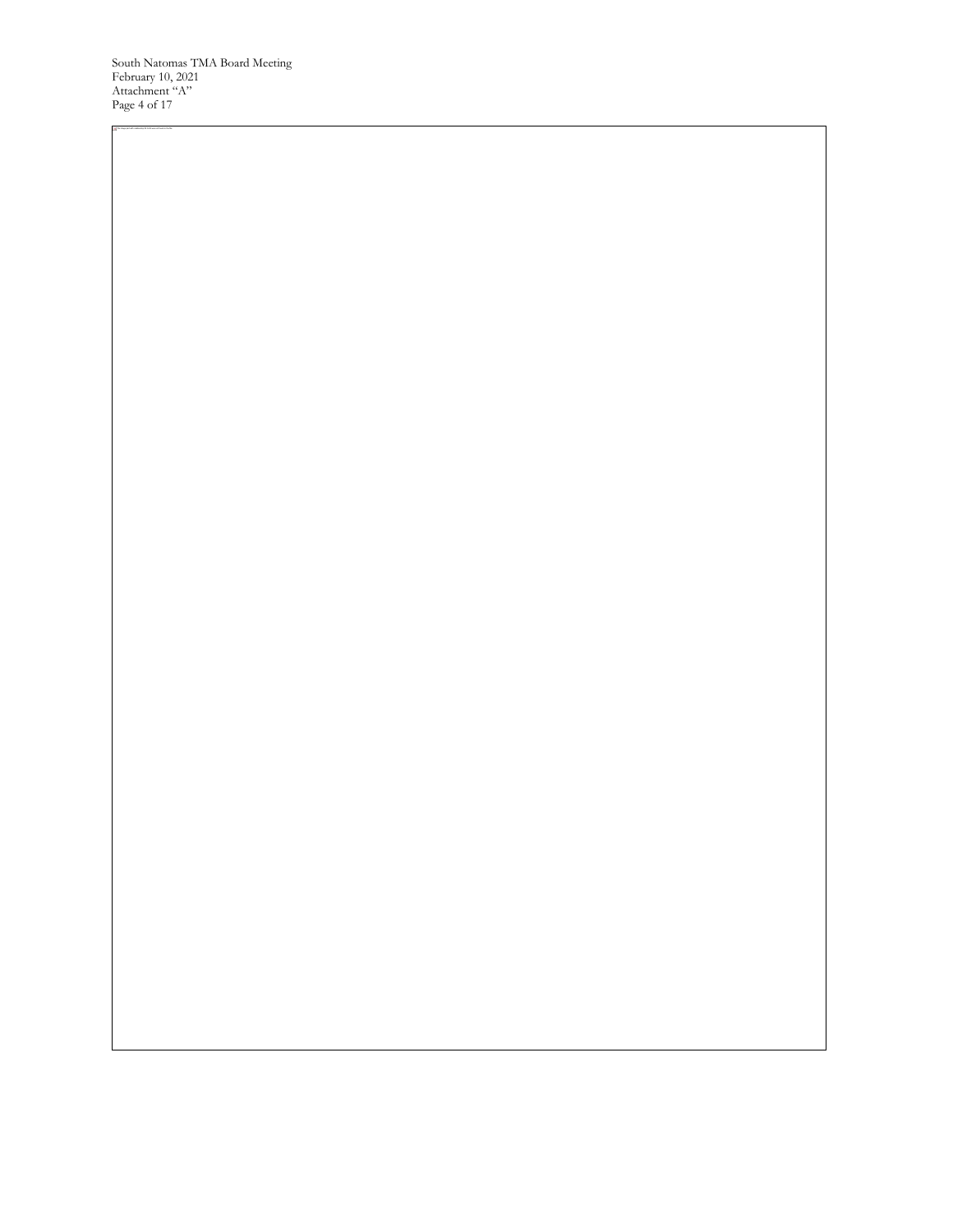South Natomas TMA Board Meeting February 10, 2021 Attachment "A" Page 5 of 17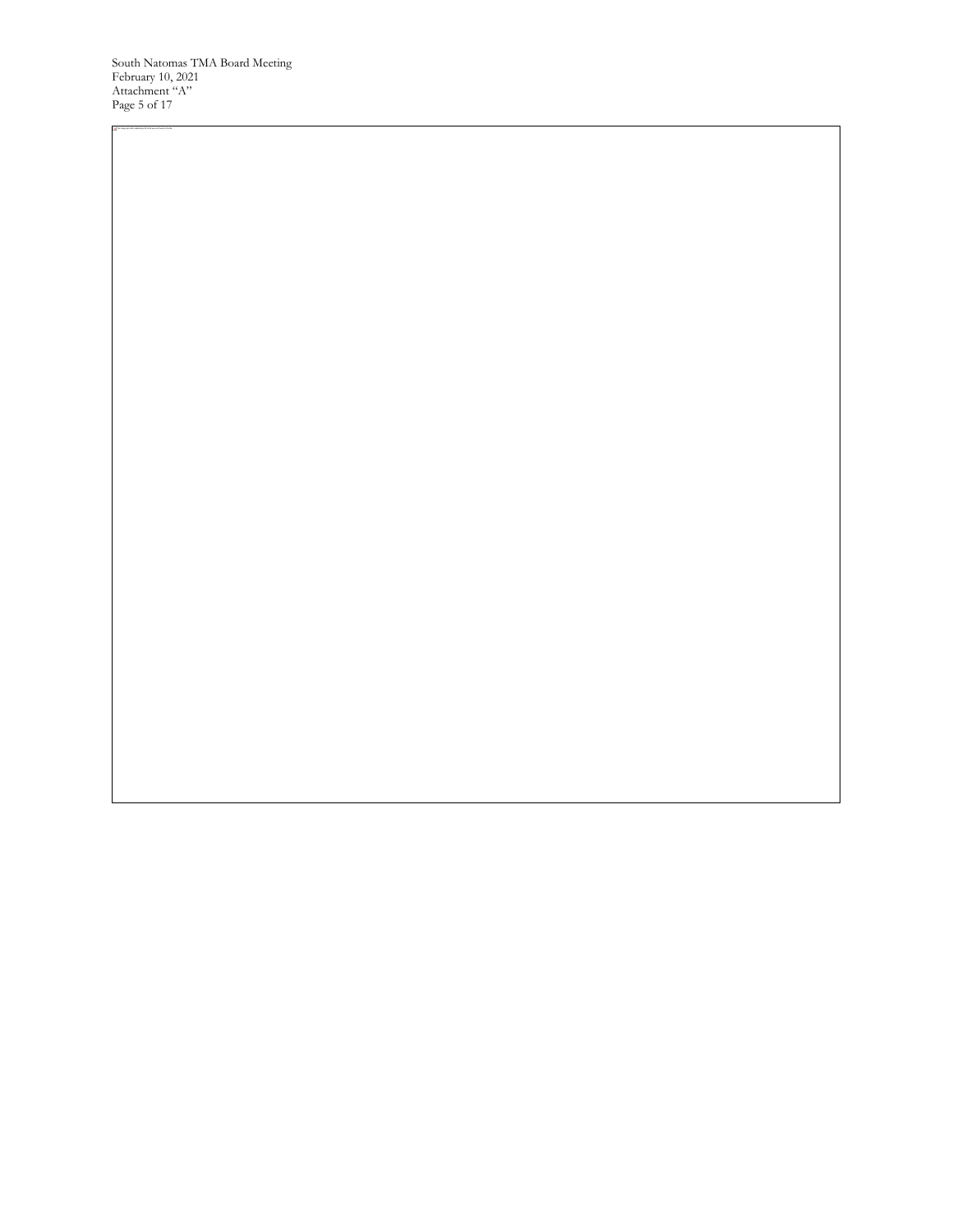South Natomas TMA Board Meeting February 10, 2021 Attachment "A" Page 6 of 17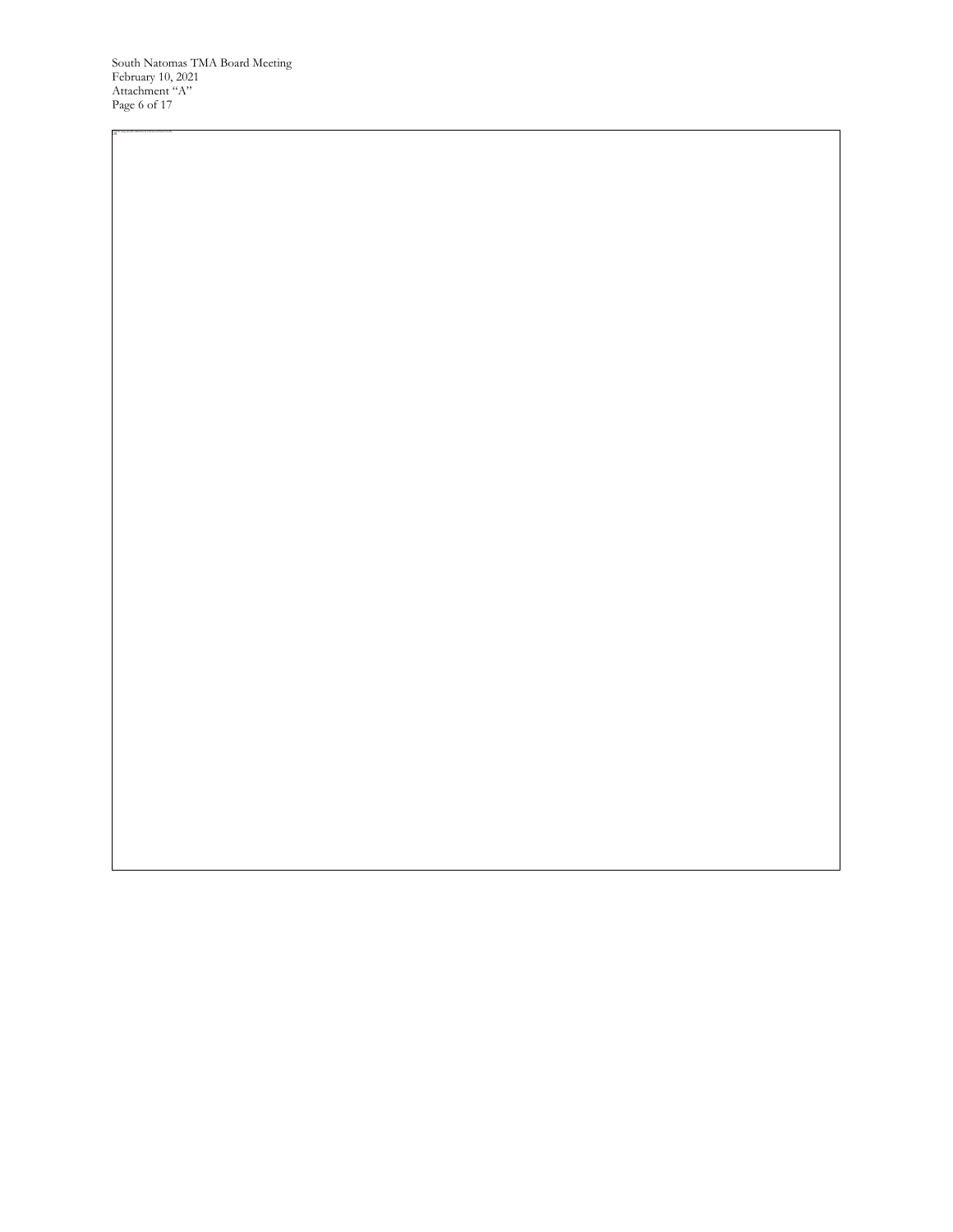South Natomas TMA Board Meeting February 10, 2021 Attachment "A" Page 7 of 17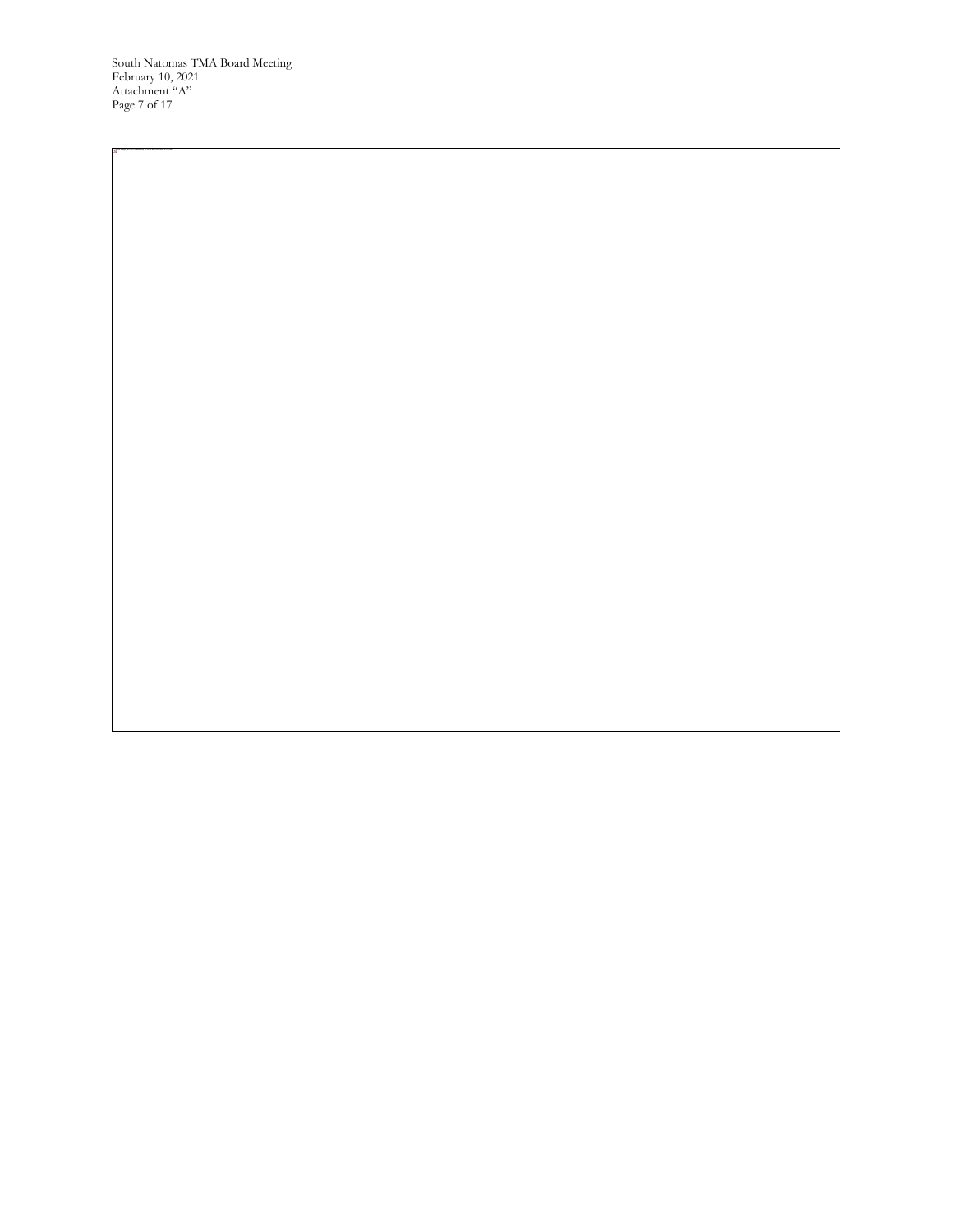South Natomas TMA Board Meeting February 10, 2021 Attachment "A" Page 8 of 17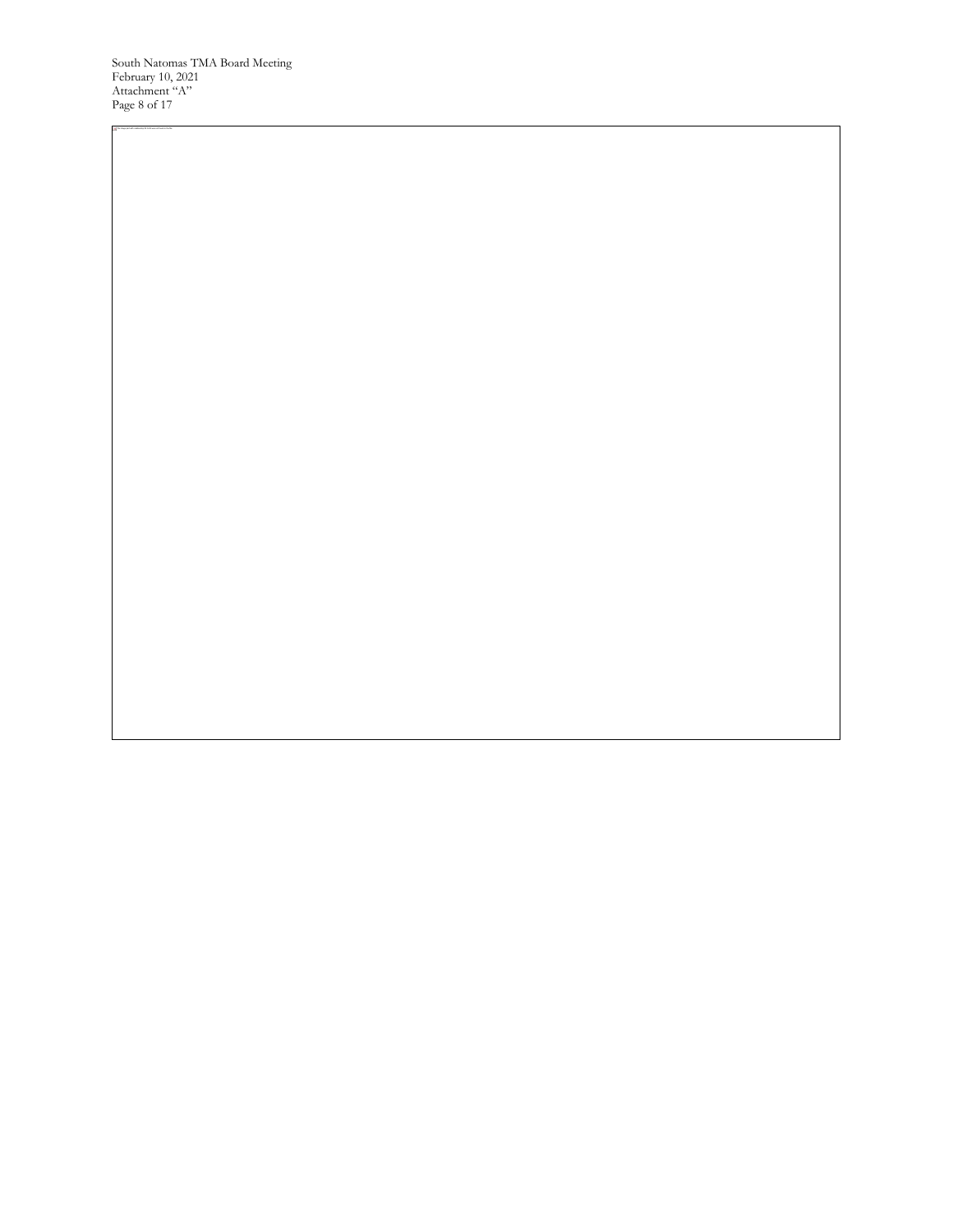South Natomas TMA Board Meeting February 10, 2021 Attachment "A" Page 9 of 17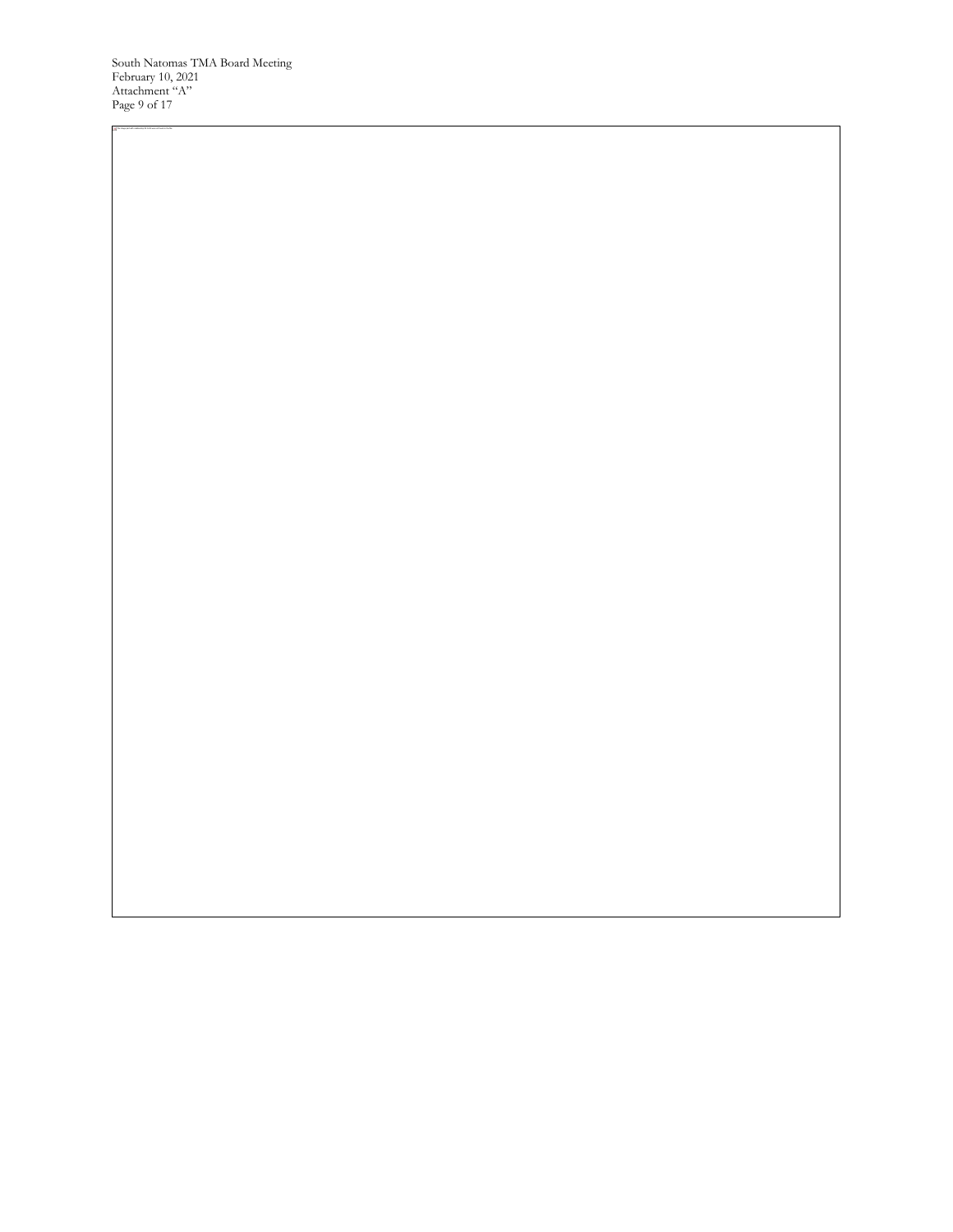South Natomas TMA Board Meeting February 10, 2021 Attachment "A" Page 10 of 17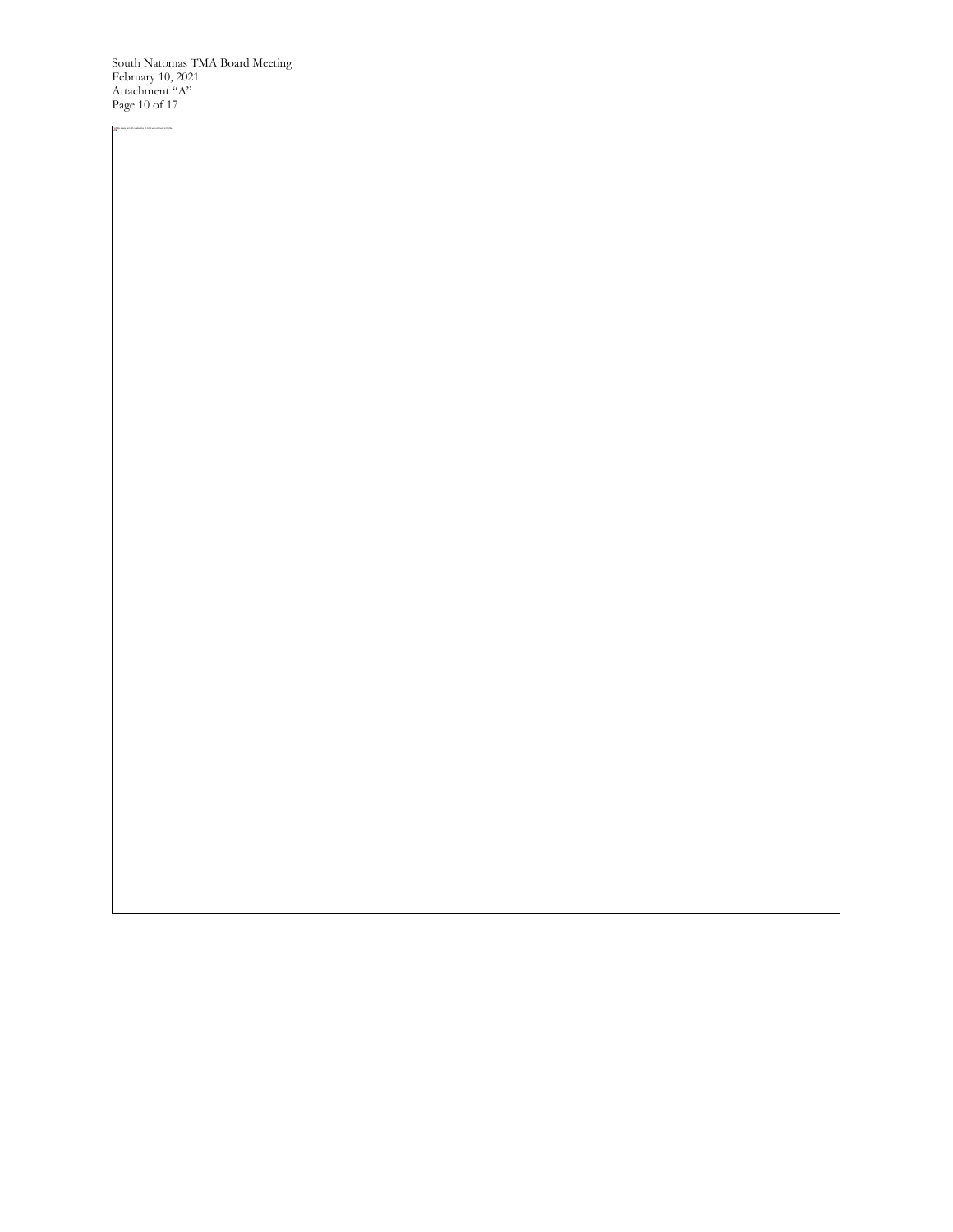South Natomas TMA Board Meeting February 10, 2021 Attachment "A" Page 11 of 17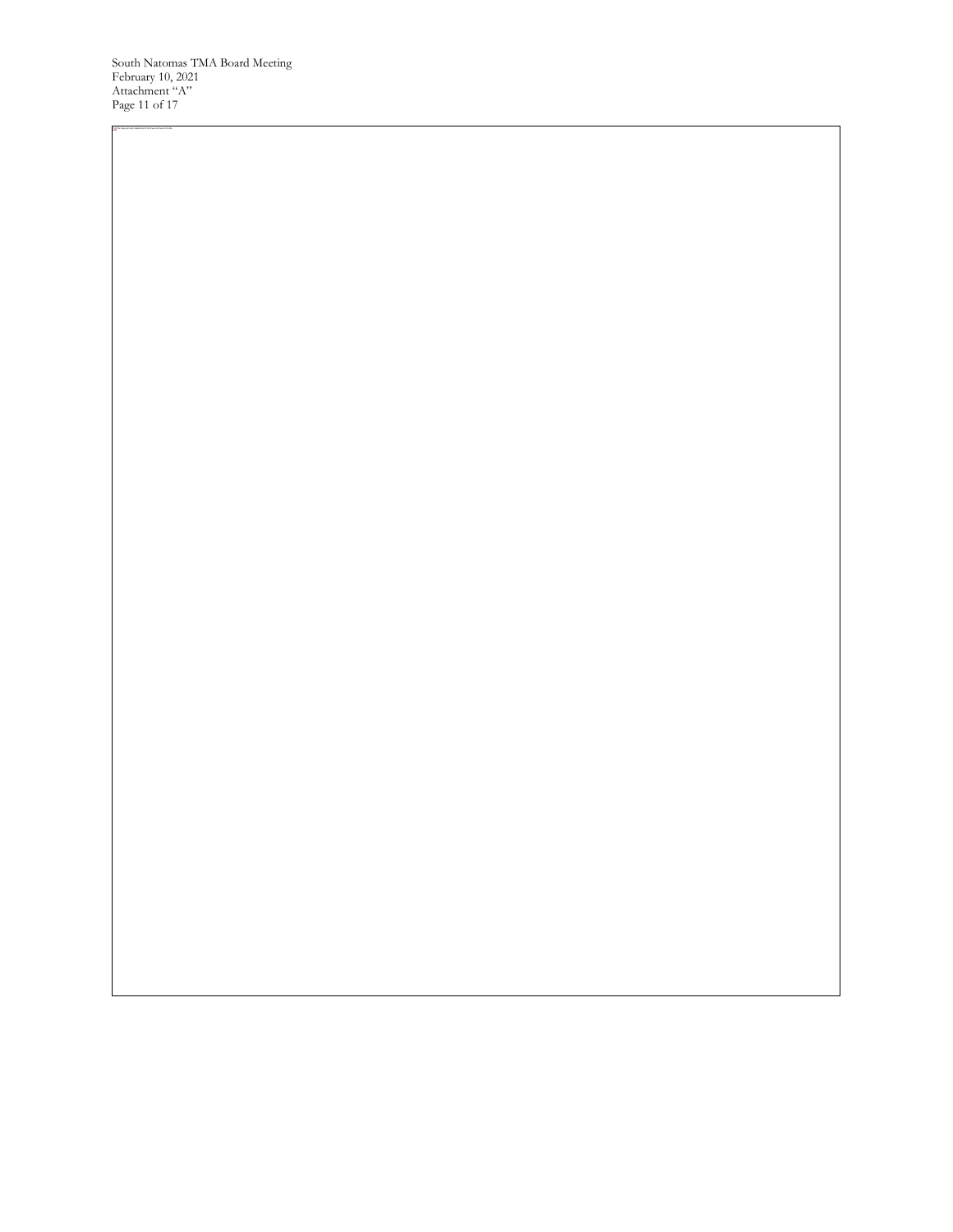South Natomas TMA Board Meeting February 10, 2021 Attachment "A" Page 12 of 17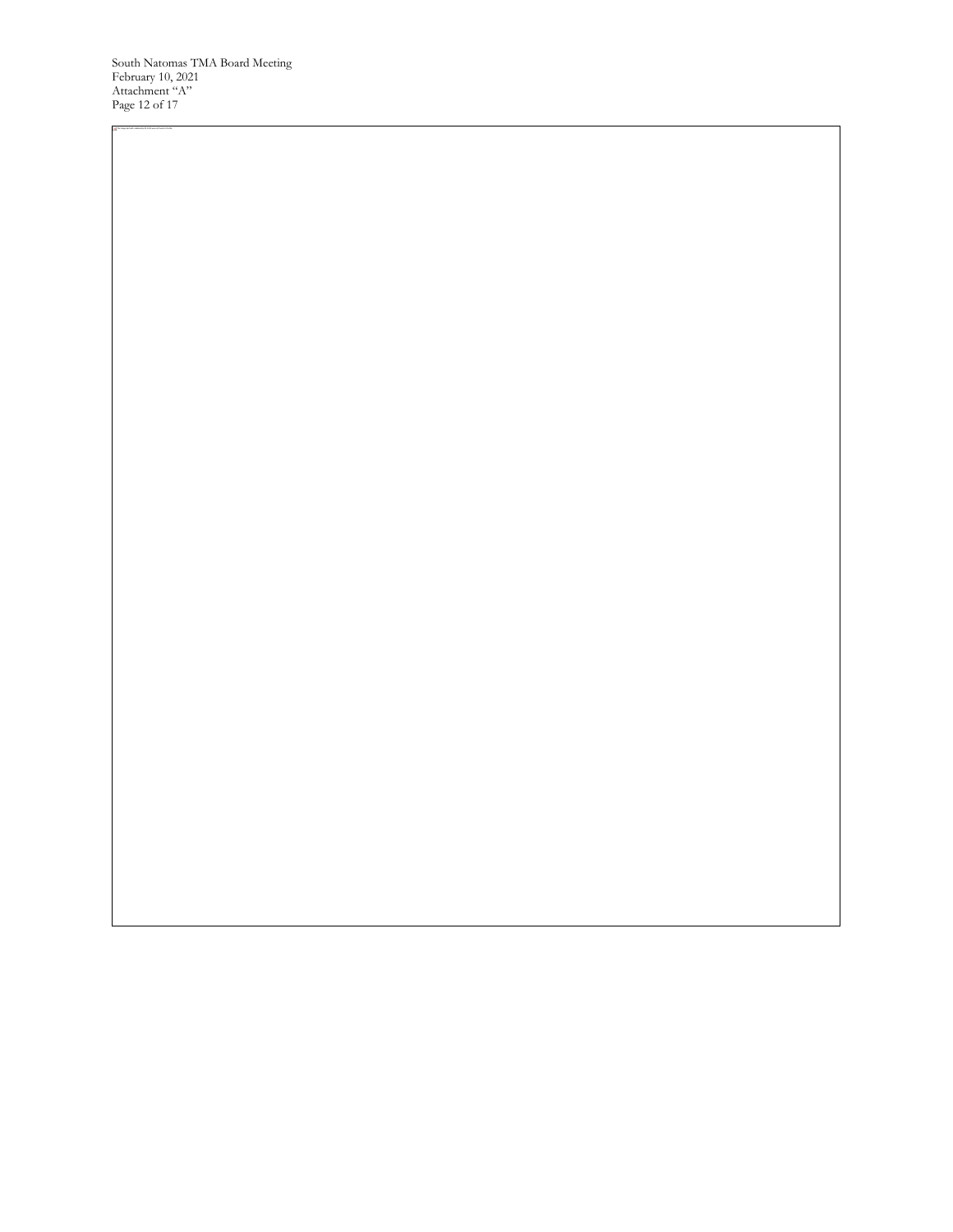South Natomas TMA Board Meeting February 10, 2021 Attachment "A" Page 13 of 17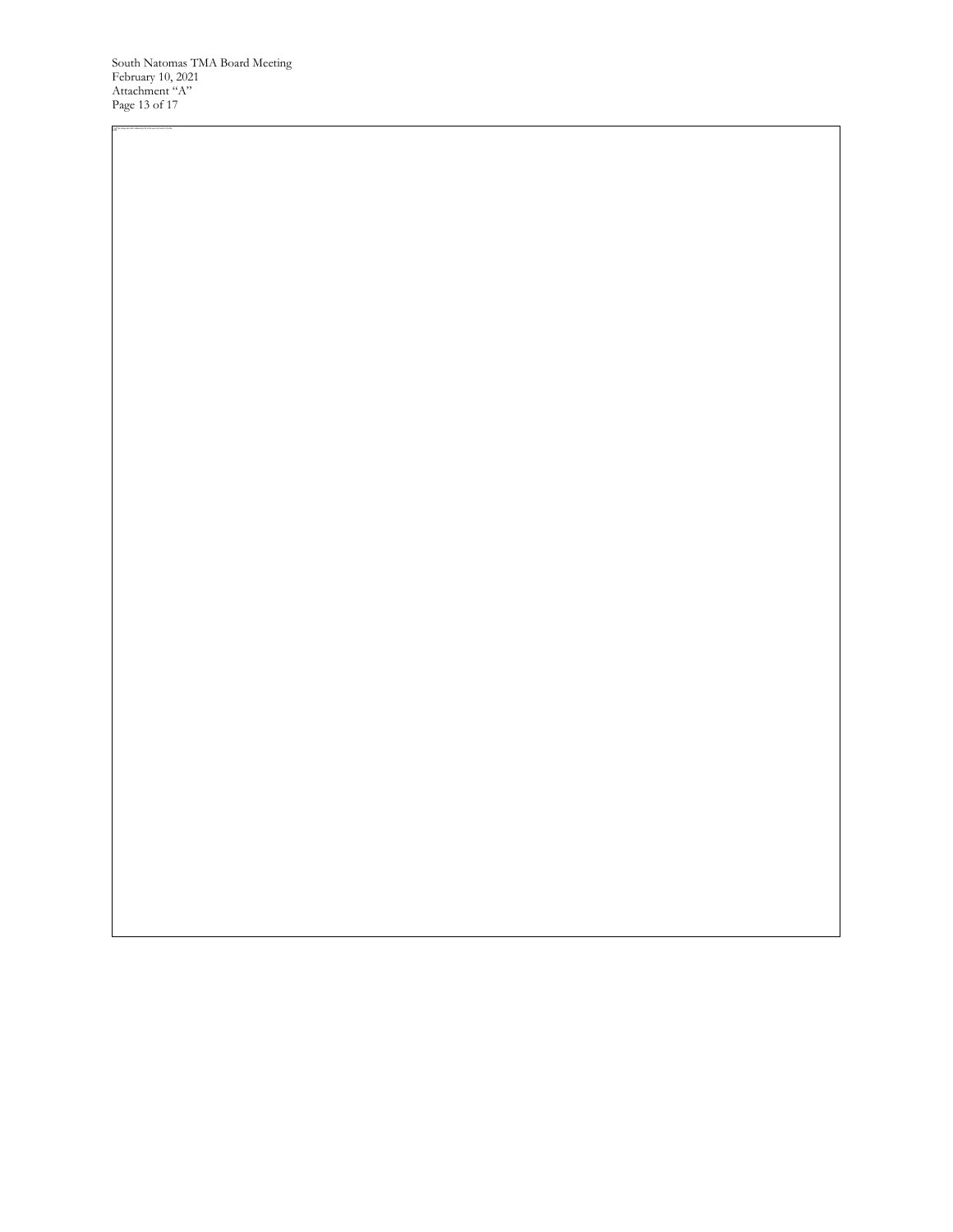South Natomas TMA Board Meeting February 10, 2021 Attachment "A" Page 14 of 17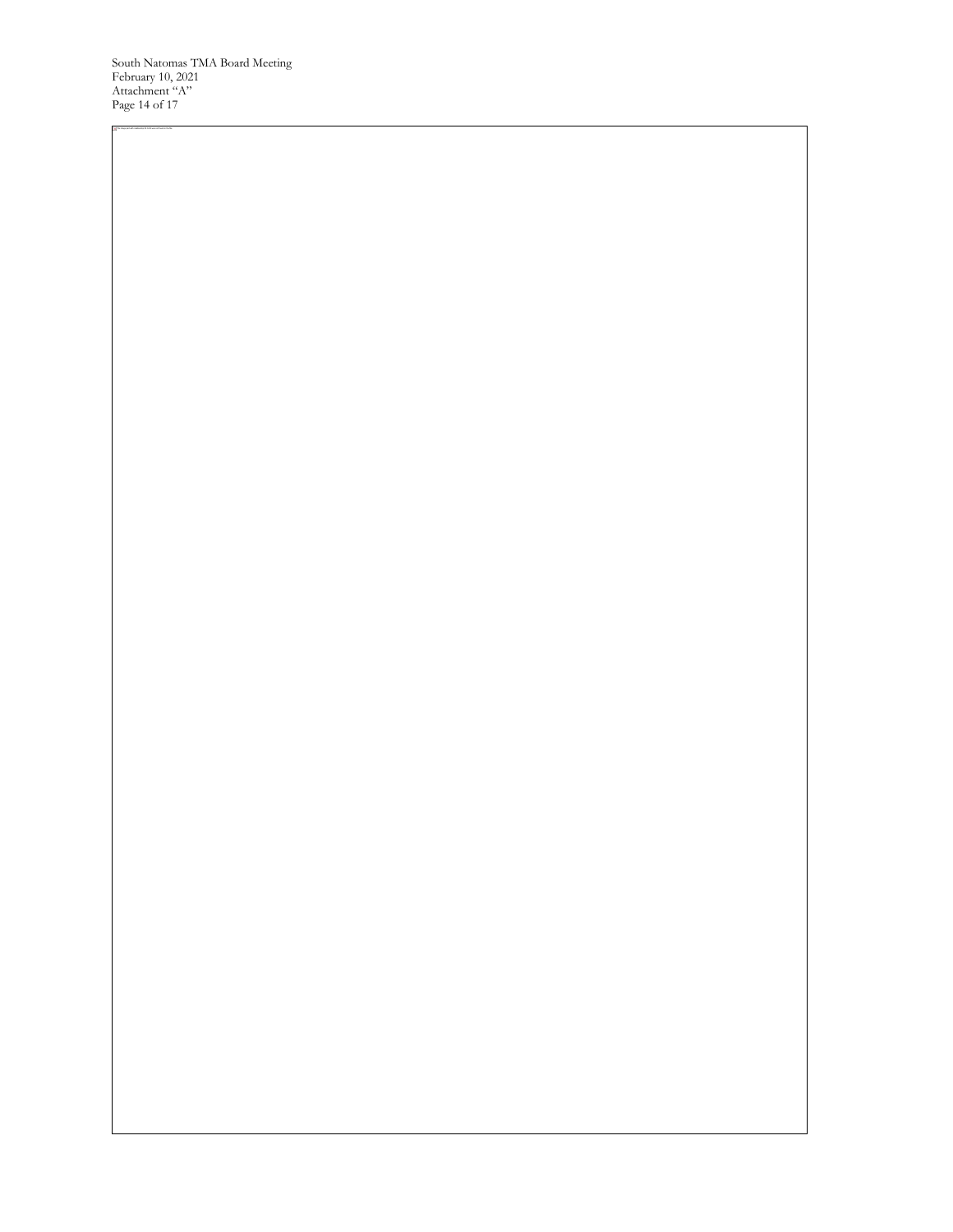South Natomas TMA Board Meeting February 10, 2021 Attachment "A" Page 15 of 17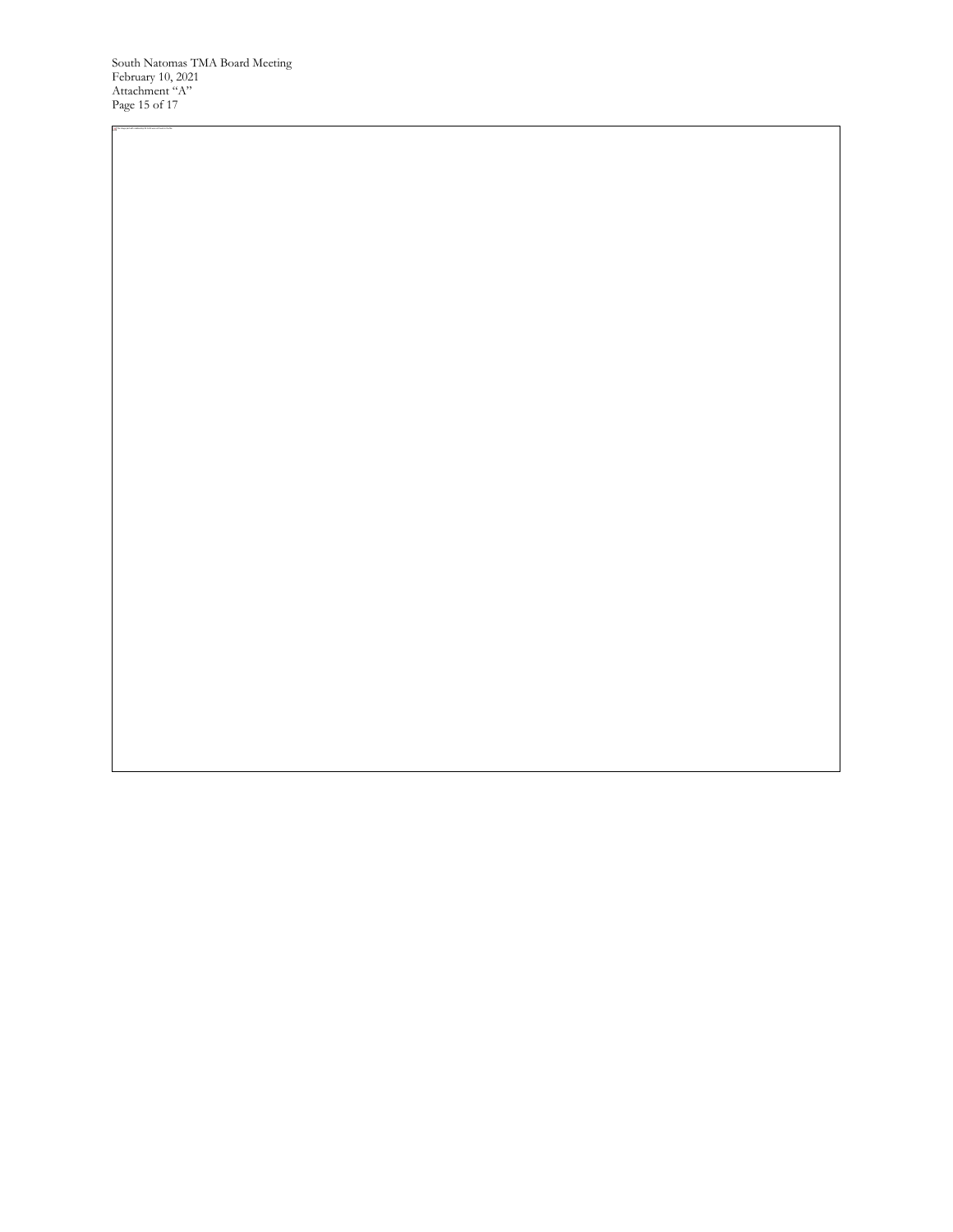South Natomas TMA Board Meeting February 10, 2021 Attachment "A" Page 16 of 17